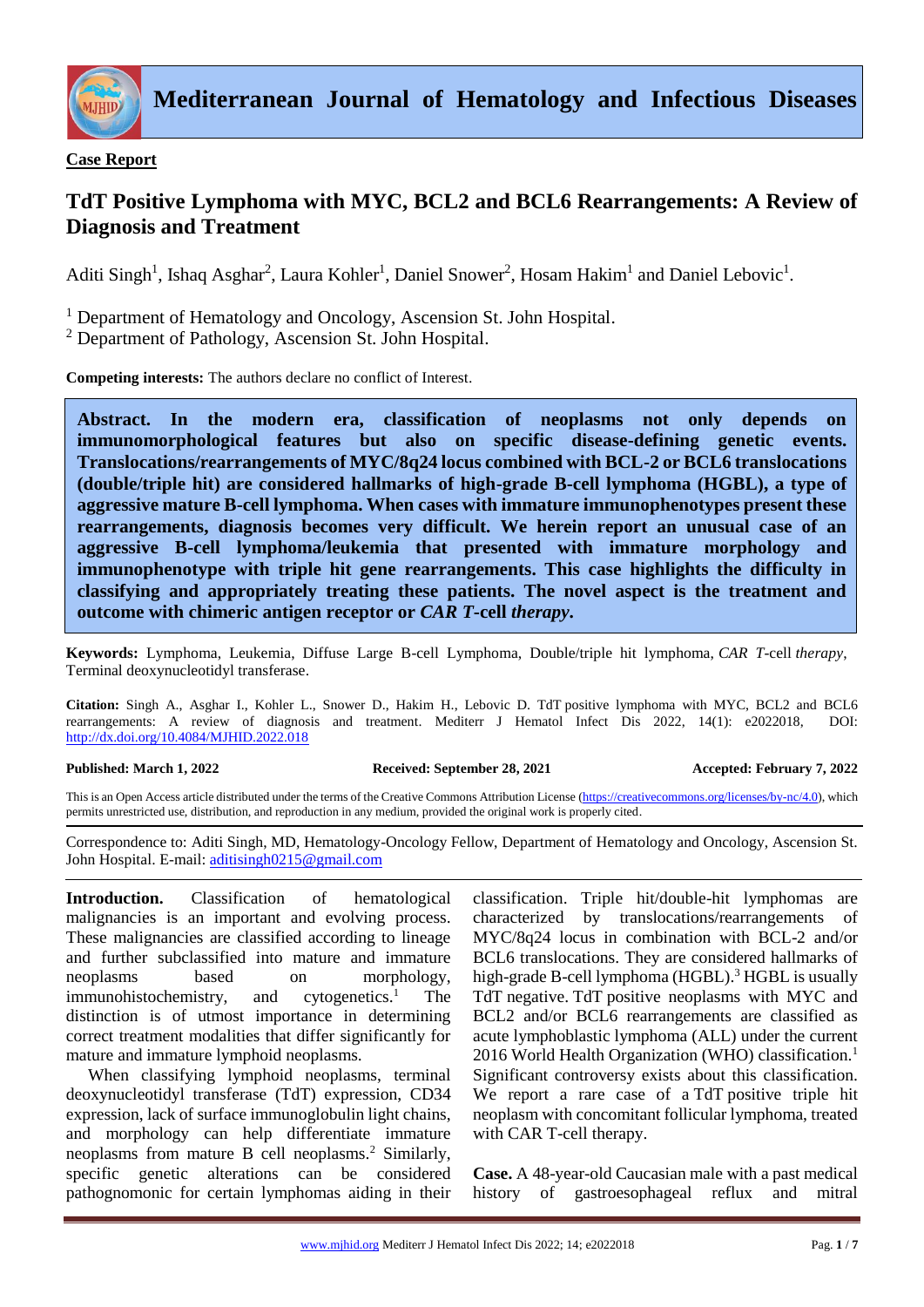valve prolapse presented with fatigue, malaise, intermittent abdominal pain, and loose stools which started about one week prior to presentation. Vital signs were stable and physical examination was unremarkable. Laboratory evaluation revealed hemoglobin of  $14.7gm/dL$ ; white blood cell counts 32920 cells/ $\mu$ L and platelet count 44000 cells/µL. Differential count showed absolute neutrophil count (ANC) 13830 cells/L, absolute lymphocyte count (ALC) 6910 cells/ $\mu$ L, absolute monocyte counts 2300 cell/ $\mu$ L, and 30% blasts (**Figure 2 a**). Lactate dehydrogenase (LDH) >1800IU/L and uric acid 8.8mg/dL. CT scan of the chest, abdomen, pelvis showed few non-enlarged axillary lymph nodes,

few non-enlarged axillary lymph noded, enlarged paratracheal and subcarinal lymph nodes measuring 1.3 cm and 4.9 cm respectively, gastrohepatic ligament lymph node measuring 3 cm, the portal caval lymph node measuring 2.3 cm, peripancreatic lymph node measuring 2.8 cm, retroperitoneal lymph node measuring 2.9 x 4.5 cm, left renal hilar lymph node measuring 3.7 cm, enlarged common iliac lymph node measuring 2 cm, and mildly enlarged external iliac lymph nodes measuring 1.1 cm short axis and bilaterally. Enlarged bilateral inguinal lymph nodes were also noted (**Figure 1.a** and **1.b**). HIV (human immunodeficiency virus) and EBV (Epstein-Barr virus) tests were negative. A right iliac bone marrow biopsy was performed (**Figure 2.b** and **2.c**).



**Figure 1.a and Figure 1.b.**





**Figure 2.a, Figure 2.b and Figure 2.c.**

The bone marrow core biopsy was hypercellular for age (>85% cellularity), with 90% blast-like cells infiltrating the marrow (**Figures 2.b, 2.c**). The neoplastic cells were large with fine nuclear chromatin, prominent nucleoli, and light basophilic cytoplasm. No Auer rods were identified. Flow cytometry showed monoclonal Bcells positive for CD10, CD19, CD38, and HLA-DR. Immunohistochemical staining showed blasts to be positive for TdT, c-MYC, BCL2, and BCL6(dim); negative for CD20 (**Figure 3**). A diagnosis of acute Bcell lymphoblastic leukemia (B-ALL) was made. BCR-ABL by polymerase chain reaction (PCR) and molecular testing was negative. B-ALL specific FISH (fluorescence in situ hybridization) analysis was performed which included TCF3/PBX1 (E2A/PBX1) t(1;19), trisomy or tetrasomy 4, 6, 10, 17 (Cen 4, Cen 6,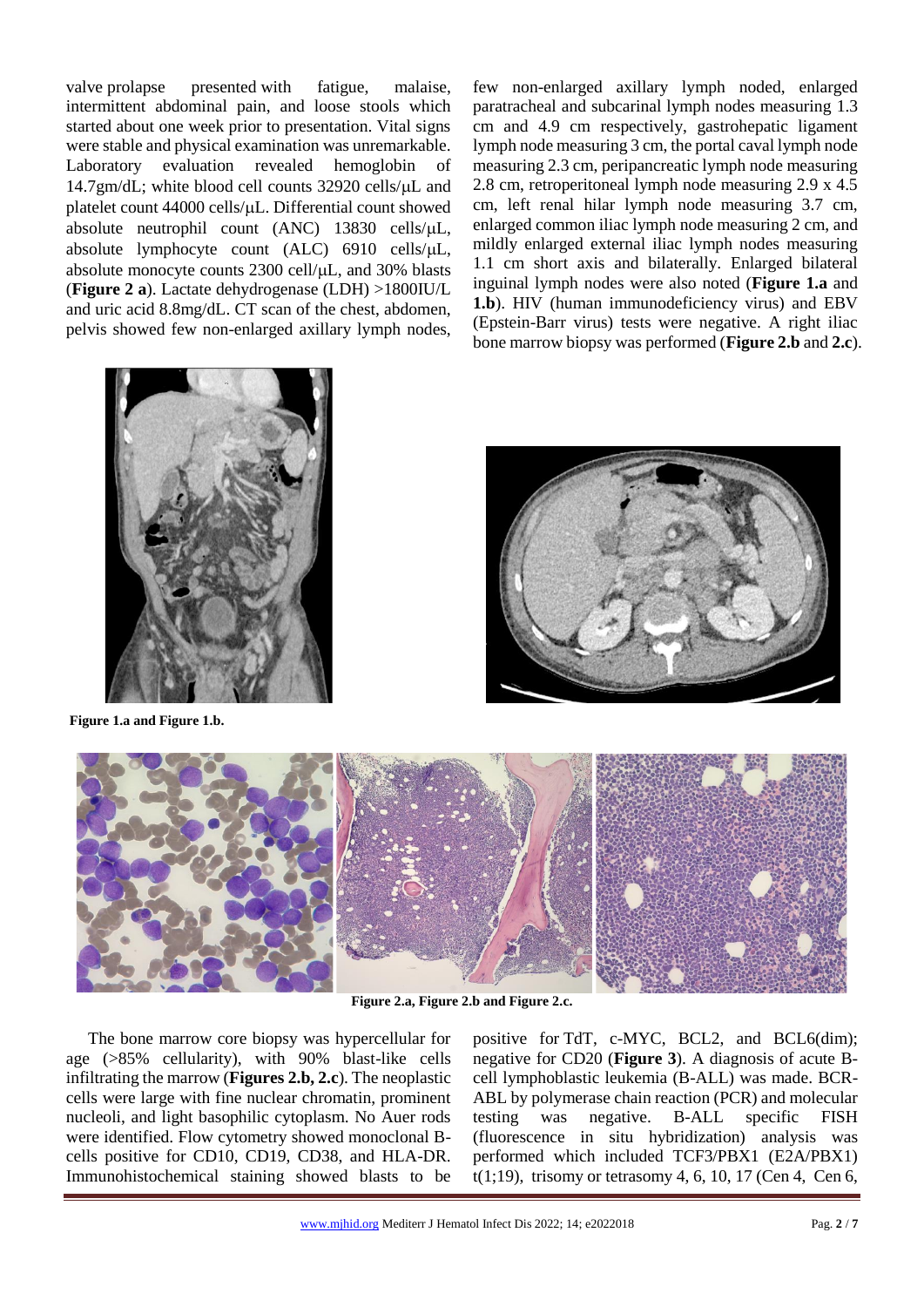

#### **Figure 3.**

Cen 10, Cen 17), MYC (8q24), BCR/ABL1/ASS1 t(9;22), MLL (11q23), IgH (14q32). Only IgH rearrangement was positive.

Given the initial diagnosis of Philadelphia-negative B-ALL, he was started on induction chemotherapy with hyper-CVAD, without rituximab, as CD20 was negative.

Subsequent cytogenetic analysis showed abnormal male karyotype, dup  $(1)(q11q44)$ ,  $t(3,6)(q25)$ ; q13), t(8;22)(24.1; q11.2), and t(14;18)(q32; q21) in fourteen of twenty examined cells. This was a very atypical karyotype for B-ALL. The  $t(3;6)(q25; q13)$  was near, but not at the locus for BCL6 or MECOM rearrangements, and t(8;22)(24.1; q11.2) rearrangement is a variant of MYC-IGL. However,  $t(14;18)(q32; q21)$ was consistent with IGH-BCL2 rearrangement. FISH for cMYC, BCL2, and BCL6 were positive. These findings were suspicious for a double/triple hit HGBL rather than pre-B ALL.

Due to the dilemma in diagnosis, a right inguinal lymph node excisional biopsy was performed. At this time patient was still admitted inpatient, and therefore, a PET scan could not be obtained to assist in the diagnosis. The right inguinal lymph node biopsy was performed as it was thought to be the least invasive to perform. The pathology showed disruption of normal architecture by the proliferation of follicles with small lymphocytes having irregular nuclear contours. These cells were positive for CD10, CD20, CD79a, PAX-5, BCL6, and

BCL2 by immunohistochemistry. They were negative for cMYC, cyclin D1, MuM-1, and TdT. The Ki-67 was 10%. Flow cytometry identified a monoclonal B-cell population positive for CD10, CD19, and CD20, with monoclonal kappa light chain restriction. No cells in metaphase were present for cytogenetic analysis.

This was consistent with follicular lymphoma (FL).

Hyper-CVAD was continued due to overlapping efficacy for ALL and HGBL. However, after completing one course of each hyper-CVAD and HD-MTX-Ara-C, he had persistent blasts in his marrow. The immunophenotype was positive for CD22 during this time. A second induction with rituximab, methotrexate, vincristine, pegylated L-asparaginase, and dexamethasone (R-MOAD) was given. Bone marrow biopsy after this second induction showed persistent disease. He then received one cycle of inotuzumab ozogamicin but still had no disease response. The patient was so far treated with ALL regimens without any response. Although the CD19 directed chimeric antigen receptor (CAR) T-cell therapy was not approved for ALL patients above 25 years, he was evaluated for CAR T-cell therapy and was qualified to receive it due to overlapping features with HGBL for which CAR T-cell therapy was approved.

He underwent lymphocyte-depleting chemotherapy followed by tisagenlecleucel, a CD19-directed chimeric antigen receptor (CAR) T-cell therapy. The post CAR T-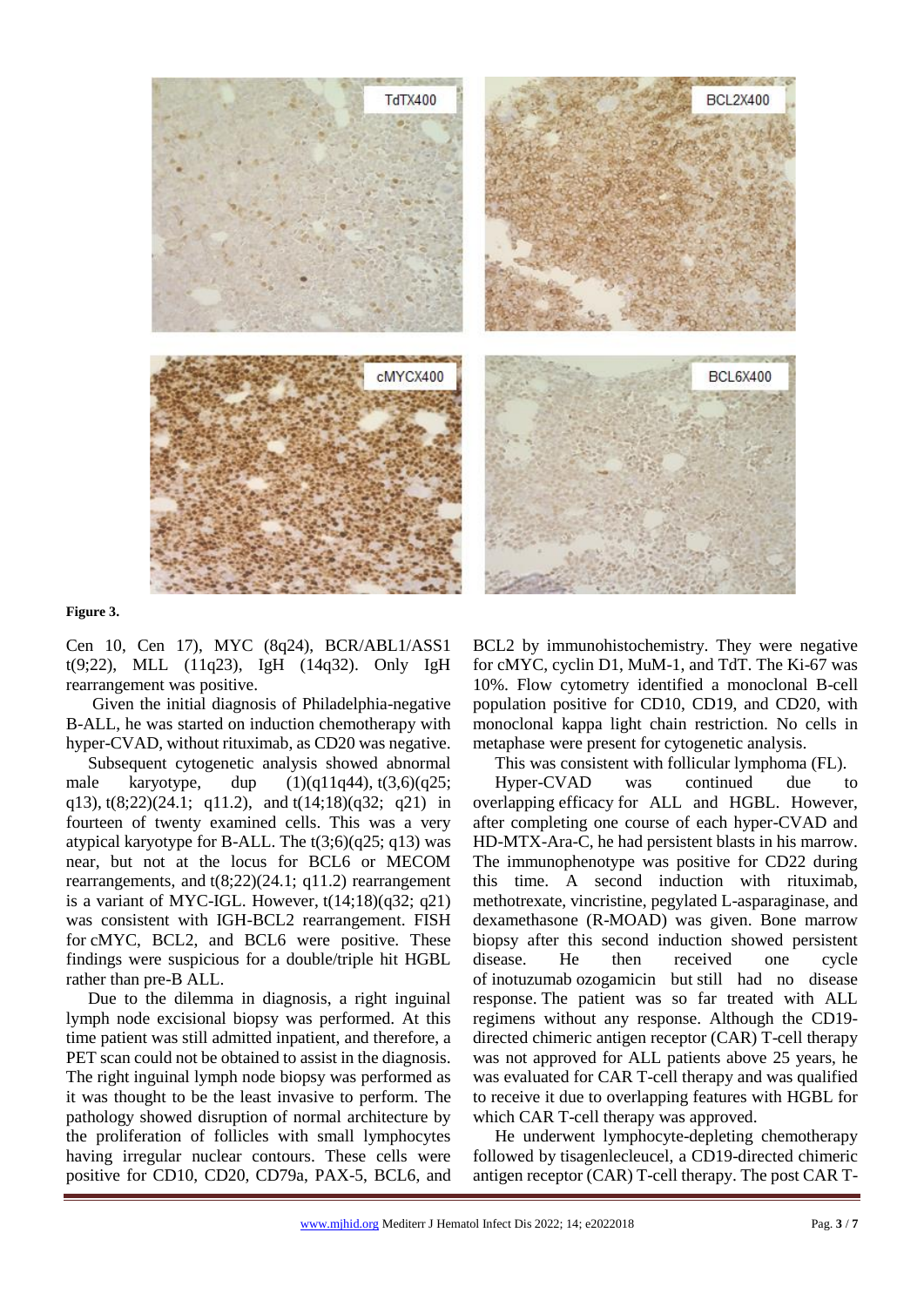cell infusion course was complicated by grade 3 cytokine release syndrome (CRS), grade 2 immune effector cellassociated neurotoxicity syndrome (ICANS), and macrophage activation syndrome requiring intensive care admission. He was treated with corticosteroids, tocilizumab, and anakinra. He made a full recovery and was discharged home. A follow-up bone marrow aspiration and biopsy performed one month later demonstrated a complete response. Unfortunately, another month later, a repeat marrow biopsy demonstrated recurrent high-grade B-cell lymphoma/leukemia with 90% blasts. His immunophenotype after the CAR-T was noted to be CD45(dim), CD10(heterozygous), CD38(heterozygous). It was negative for CD19, CD20, CD22, CD5, CD34, smKappa, smLambda, CD56, CD66b. Given the lack of effective treatment options, he was transitioned to supportive care and succumbed to the disease. His overall survival was eight months.

**Discussion.** Overlapping morphologies and phenotypes are commonly seen in lymphomas. Morphology alone is insufficient to differentiate between lymphoblastic leukemia or high-grade B-cell lymphoma. Blastoid morphology has been well described in highgrade B-cell lymphomas. Uchida and colleagues identified 47 patients with the initial manifestation of bone marrow infiltration by blastoid B cells with MYC and BCL2 and/or BCL6 rearrangements (MBR) and classified them as acute lymphoblastic leukemia (ALL) like disease of HGBL-MBR (AL-HGBL-MBR). However, it should be noted that these patients had negative TdT expression.<sup>4</sup> Although TdT may be useful in identifying immature cells, a single marker alone may not be appropriate for characterizing a cell type. The degree of differentiation usually determines the immunophenotype of lymphoid malignancies. TdT and CD34 antigens are the hallmarks of immature lymphoid neoplasms in the earliest stage blasts (pro-B ALL cells). CD34 and TdT expressions are usually noted parallel to one another. However, TdT negative B-ALL, CD34 negative B-ALL, and dual negative B-ALL are welldescribed in literature.<sup>5,6</sup>

Similarly, TdT expression has also been seen in mature lymphoid neoplasms, including high-grade Bcell neoplasms.7,8 Neoplastic cells, in our case, were positive for TdT but negative for CD34 expression. The absence of surface light chains is considered a feature of immature leukemias/lymphomas but can be seen in up to  $20\%$  of cases of high-grade B-cell lymphoma.<sup>8</sup> Of note, our patient did not have CD-20 expression on the neoplastic cells extracted from the bone marrow. CD20 negative de-novo mature diffuse large B cell lymphomas are rarely reported. Most cases include primary effusion lymphoma, plasmablastic lymphoma, ALK-positive large B-cell lymphoma, and large B-cell lymphoma

arising in HHV8 (human herpesvirus-8).<sup>25</sup> Gaur et al. described two unclassifiable CD20-negative high-grade lymphomas refractory to chemotherapy.<sup>26</sup> Molecular analysis using cytogenetics or FISH (fluorescent in-situ hybridization) to detect rearrangements or translocations of Bcl-2, Bcl-6, and MYC have been proposed to aid in diagnosing such cases.<sup>27</sup> CD20 expression is variable in B-ALL/LBL and can be found in neoplastic cells beyond the pro-B cell maturation stage.

40-50% of ALL cases have been noted to be CD20 positive which portends a poor prognosis.<sup>28</sup> Therefore, even immunophenotype in conjunction with morphology may not be enough to classify a neoplastic cell immature.<sup>5,6</sup> Khalnari et al. have recently proposed a scoring system to help classify challenging blastoid lymphoid malignancies. The scoring system is conceptually sound but needs external validation. They found that only the CD34 marker is sensitive and specific to make such a distinction. A score greater than or equal to 3 supports the diagnosis of blastoid HGBL. Our case scores 2 points if the scoring system is strictly applied and favors B-ALL.<sup>29</sup>

In the era of molecular genomics, the classification of lymphoid malignancies no longer relies predominantly on morphology or immunophenotype. The development of sophisticated techniques like fluorescence in situ hybridization (FISH), nextgeneration sequencing of cancer genomes, genome-wide analysis of copy number variations, and gene expression profiling has enriched our knowledge of distinct cytogenetic abnormalities associated with specific types of hematological malignancies. The importance of these new findings in the molecular landscape of lymphoid malignancies was highlighted in the 2016 revision of the World Health Organization classification of lymphoid neoplasms.<sup>1</sup> MYC dysregulation along with that of BCL2 and less frequently BCL6 are characteristic oncogenic events of lymphomagenesis in diffuse large B cell lymphomas.3,9,10 These rearrangements can be seen in up to 20% of HGBL cases but are exceedingly rare in de novo ALL. In 2016, WHO updated all B-cell lymphomas with MYC and BCL2 and/or BCL6 rearrangements, which were included in a single category of HGBL, except for cases that express TdT, which are classified as B-ALL. Given that this updated classification relies on genetic findings over immunomorphological findings, the use of TdT positivity to classify these cases as B-ALL needs further discussion.<sup>11–13</sup> In a recently published series of TdT positive lymphomas, Ok et al. propose that TdT positive cases with MYC and BCL2 and/or BCL6 rearrangements should be classified as HGBL with TdT positivity.<sup>8</sup>

Clinical characteristics, including the prognosis of these cases, seem to align more closely with HGBL than with B-ALL. Our patient had an extremely elevated LDH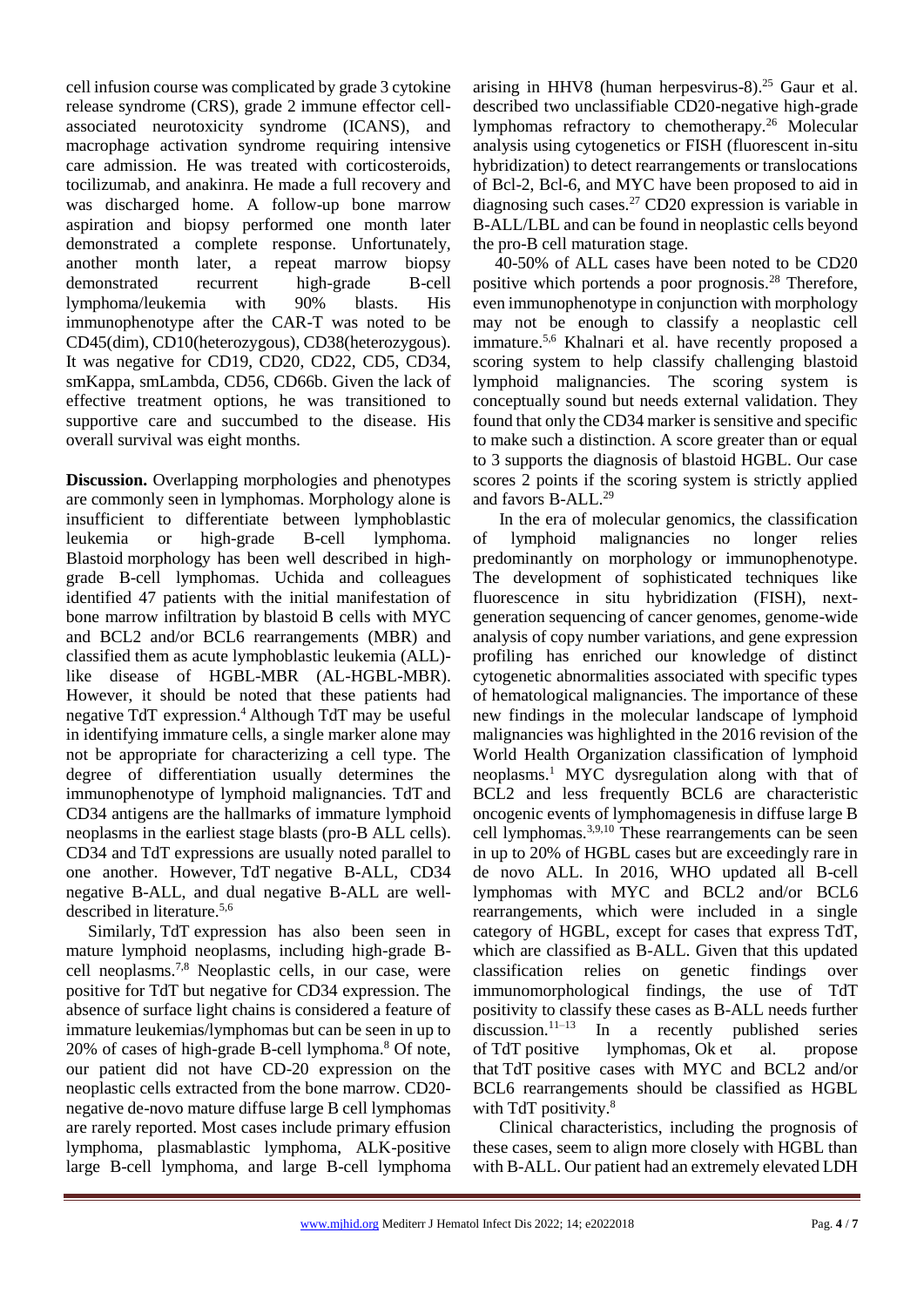and international prognostic index (IPI) score, as well as bone marrow involvement—all poor prognostic factors in HGBL. HGBL typically presents as an advanced disease with frequent extranodal and bone marrow involvement, as seen in our case. $11$ 

Treatment of these patients, either double/triple hit lymphoma or B-ALL, presents a bigger challenge. Treatment of double/triple hit HGBL with standard chemotherapy R-CHOP is associated with a dismal outcome with a median overall survival of 12 months from diagnosis.<sup>11</sup> Evidence to support the use of "Burkitt-like" intensified regimens like R-EPOCH, hyper-CVAD, and CODOX-M/IVAC comes from small retrospective studies.14,15 Unfortunately, no molecularly targeted approach has yet shown any success but is an area of active investigation. Autologous stem cell transplantation (ASCT) has shown no benefit in either overall survival or disease-free survival in a small number of patients who achieve complete response.<sup>14</sup> The disease course is marked by progression or early relapse for most patients. Standard salvage treatment success rates for patients with relapsed/refractory disease with non-cross-resistant chemotherapy R-DHAP or R-ICE and ASCT are low.16–18 Similarly, cases treated with ALL-type regimens, like hyper-CVAD, had similar poor outcomes.4,8 Our patient was treated with several lines of ALL regimens with no response. He et al. reported a similar case about a 39-year-old male with retroperitoneal mass and lymphadenopathy. Biopsy of mass revealed malignant cells positive for TdT, CD99, CD10, PAX-5, BCL2 (70%), MYC (70%) with Ki-67 of 80%. FISH studies demonstrated 8q24/MYC rearrangement and IGH/BCL2 gene fusion. The patient had an excellent response to hyper-CVAD.<sup>30</sup>

For our patient, tisagenlecleucel appeared to be the only effective line of treatment. Tisagenlecleucel is a CD19-directed genetically modified autologous T-cell immunotherapy approved for the treatment of relapsed/refractory DLBCL and patients with B-cell precursor ALL that is refractory or in second or later relapse. In the Juliet trial, which included 19 patients with double/triple hit gene rearrangement, median overall survival of 12 months was observed.<sup>19</sup> For patients with relapsed/refractory B-ALL, treatment with CAR T-cell therapy has shown a median time to progression of about 5.5 months and median survival of 7.4 months.<sup>20</sup> Unfortunately, CAR T-cell therapy was not approved for patients above the age of 25 years at the time of treatment for our patient. However, due to a dilemma in his exact diagnosis and suspicion of an alternate diagnosis of HGBL, he was qualified to receive

## **References:**

1. Swerdlow SH, Campo E, Pileri SA, Harris NL, Stein H, Siebert R, Advani R, Ghielmini M, Salles GA, Zelenetz AD, Jaffe ES. The 2016 revision of the World Health Organization classification of lymphoid neoplasms. Blood. 2016;127(20):2375-90.

CAR T-cell therapy.

Our patient achieved complete response after CAR T-cell therapy but suffered a relapse in 30 days. This is the first reported case of TdT+ triple hit lymphoma/leukemia treated with CAR T-cell therapy. In addition, Brexucabtagene autoleucel is now approved for the treatment of adult patients (18 years and older) with relapsed or refractory B-cell precursor acute lymphoblastic leukemia (ALL) after the ZUMA3 trial showed a high and durable response in a heavily pretreated population of B-ALL.<sup>31</sup>

Of interest, our case also had synchronously diagnosed follicular lymphoma. Although we were unable to perform clonal studies, it is possible that this high-grade lymphoma/leukemia transformed from follicular lymphoma. Well-defined cases of HGBL transformed from a preexisting or concomitant follicular lymphoma by the acquisition of c-MYC exist in the literature.<sup>21</sup> As seen in our case, this antecedent FL are usually BCL2 positive. Several cases of follicular lymphoma transformation to TdT- HGBL and subsequently to TdT+ high-grade B-cell lymphoma/leukemia have also been proposed.<sup>8,22</sup>

Similarly, cases with composite morphology with coexisting TdT+ immature neoplasm and TdT- mature neoplasm has been reported, raising a possibility of an intermediate stage of TdT- HGBL in the development of TdT+ HGBL. It has been shown that mature neoplasms are capable of de-differentiating into immature cells.<sup>23</sup> Alternatively, a common progenitor cell (CPC) theory has also been proposed. It has been hypothesized that a CPC resides in the bone marrow niche and can evolve into FL, DLBCL, HGBL, and B- $ALL.<sup>24</sup>$ 

The current WHO classification of lymphoid neoplasms precludes patients such as ours from being involved in already scarce trials for the treatment of double/triple hit lymphoma. These TdT+ double/triple hit lymphoma/leukemia cases require further research for better understanding of the disease biology and therapeutic exploration of these aggressive neoplasms.

**Conclusions.** The clinical course of patients with ALLlike morphology with MYC and BCL2 and/or BCL6 rearrangements is aggressive. Unfortunately, the disease is refractory to the current standard treatments for both HGBL and B-ALL. As these cases are extremely rare and heterogeneous, large clinical trials exploring their treatment options are unlikely. Therefore, we believe that such cases should be reported.

<https://doi.org/10.1182/blood-2016-01-643569> PMid:26980727 PMCid:PMC4874220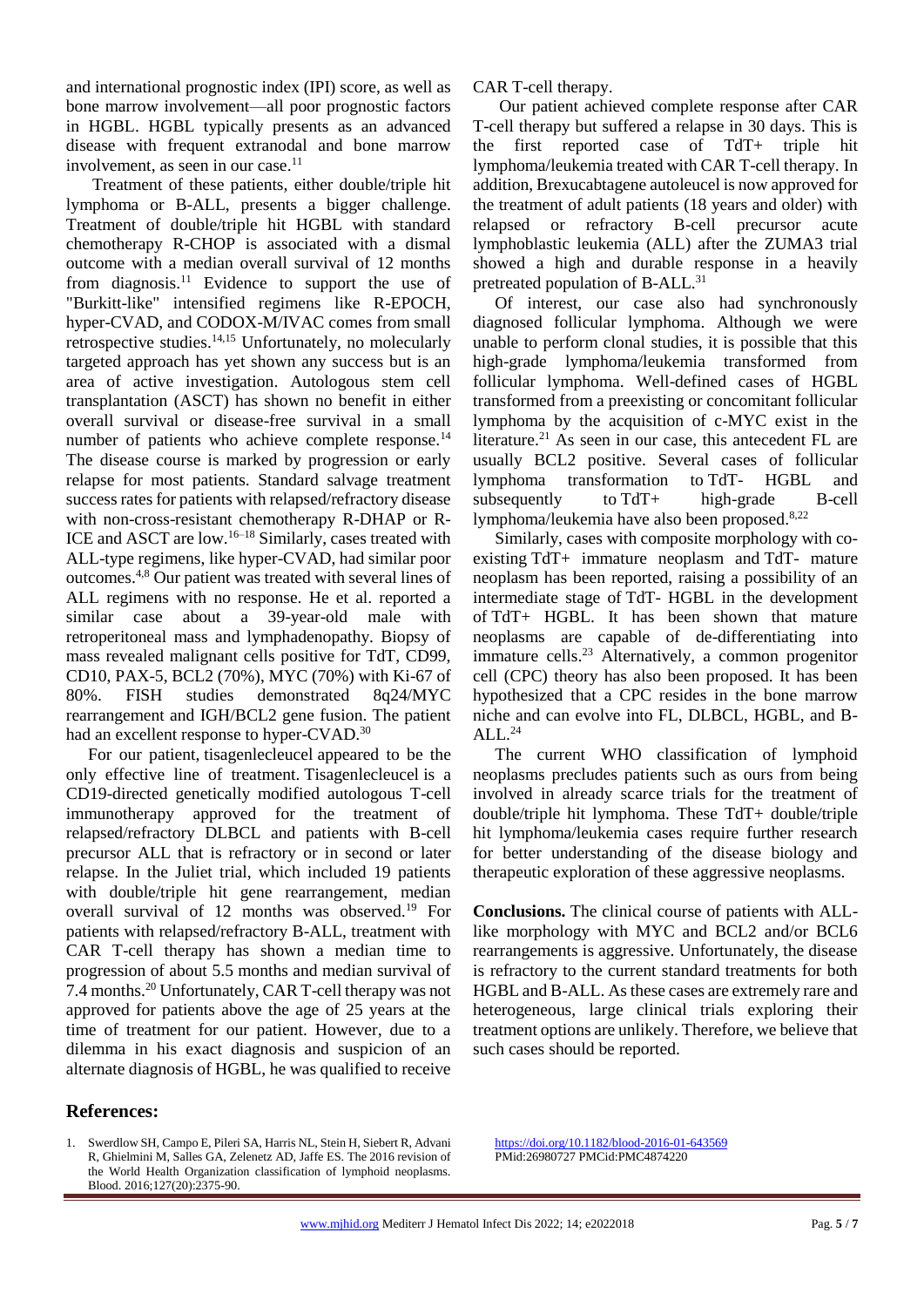- 2. Donlon JA, Jaffe ES, Braylan RC. Terminal Deoxynucleotidyl Transferase Activity in Malignant Lymphomas. New Engl J Medicine. 1977;297(9):461-4. <https://doi.org/10.1056/NEJM197709012970901> PMid:301987
- 3. Karube K, Campo E. MYC Alterations in Diffuse Large B-Cell Lymphomas. Semin Hematol. 2015;52(2):97-106. <https://doi.org/10.1053/j.seminhematol.2015.01.009> PMid:25805589
- 4. Uchida A, Isobe Y, Uemura Y, Nishio Y, Sakai H, Kato M, Otsubo K, Hoshikawa M, Takagi M, Miura I. De novo acute lymphoblastic leukemia-like disease of high grade B-cell lymphoma with MYC and BCL2 and/or BCL6 rearrangements: a case report and literature review. Bmc Clin Pathology. 2017;17(1):21. <https://doi.org/10.1186/s12907-017-0060-1>

PMid:29151814 PMCid:PMC5679186

5. Zhou Y, Fan X, Routbort M, Yin CC, Singh R, Bueso-Ramos C, Thomas DA, Milton DR, Medeiros LJ, Lin P. Absence of terminal deoxynucleotidyl transferase expression identifies a subset of high-risk adult T-lymphoblastic leukemia/lymphoma. Modern Pathol. 2013;26(10):1338-45. <https://doi.org/10.1038/modpathol.2013.78>

PMid:23702731

6. Hassan M, Abdullah HMA, Wahid A, Qamar MA. Terminal deoxynucleotidyl transferase (TdT)-negative T-cell lymphoblastic lymphoma with loss of the T-cell lineage-specific marker CD3 at relapse: a rare entity with an aggressive outcome. Bmj Case Reports. 2018;2018:bcr-2018-224570. <https://doi.org/10.1136/bcr-2018-224570>

PMid:29884716 PMCid:PMC6011547

- 7. Moench L, Sachs Z, Aasen G, Dolan M, Dayton V, Courville EL. Doubleand triple-hit lymphomas can present with features suggestive of immaturity, including TdT expression, and create diagnostic challenges. Leukemia Lymphoma. 2016;57(11):1-10. <https://doi.org/10.3109/10428194.2016.1143939> PMid:26892631 PMCid:PMC6292197
- 8. Ok CY, Medeiros LJ, Thakral B, Tang G, Jain N, Jabbour E, Pierce SA, Konoplev S. High-grade B-cell lymphomas with TdT expression: a diagnostic and classification dilemma. Modern Pathol. 2019;32(1):48-58. <https://doi.org/10.1038/s41379-018-0112-9> PMid:30181564
- 9. Nguyen L, Papenhausen P, Shao H. The Role of c-MYC in B-Cell Lymphomas: Diagnostic and Molecular Aspects. Genes-basel. 2017;8(4):116. <https://doi.org/10.3390/genes8040116> PMid:28379189 PMCid:PMC5406863

10. Harrington AM, Olteanu H, Kroft SH, Eshoa C. The Unique Immunophenotype of Double-Hit Lymphomas. Am J Clin Pathol. 2011;135(4):649-50. <https://doi.org/10.1309/AJCPL11MAHISIJBQ>

- PMid:21411790
- 11. Liu Y, Barta SK. Diffuse large B-cell lymphoma: 2019 update on diagnosis, risk stratification, and treatment. Am J Hematol. 2019;94(5):604-16. <https://doi.org/10.1002/ajh.25460> PMid:30859597
- 12. Ok CY, Medeiros LJ. High-grade B-cell lymphoma: a term re-purposed in the revised WHO classification. Pathology. 2020;52(1):68-77. <https://doi.org/10.1016/j.pathol.2019.09.008> PMid:31735344
- 13. Midha S, Chavez JC, Saeed H, Bello C, Khimani F, Bunting ST, Shah B. The Grey Zone: Characterization of Aggressive High-Grade B-Cell Malignancy with TdT Expression and IGH/BCL2 and MYC Rearrangement. Blood. 2019;134(Supplement\_1):5347-5347. <https://doi.org/10.1182/blood-2019-130721>
- 14. Petrich AM, Gandhi M, Jovanovic B, Castillo JJ, Rajguru S, Yang DT, Shah KA, Whyman JD, Lansigan F, Hernandez-Ilizaliturri FJ, Lee LX, Barta SK, Melinamani S, Karmali R, Adeimy C, Smith S, Dalal N, Nabhan C, Peace D, Vose J, Evens AM, Shah N, Fenske TS, Zelenetz AD, Landsburg DJ, Howlett C, Mato A, Jaglal M, Chavez JC, Tsai JP, Reddy N, Li S, Handler C, Flowers CR, Cohen JB, Blum KA, Song K, Sun H (Linda), Press O, Cassaday R, Jaso J, Medeiros LJ, Sohani AR, Abramson JS. Impact of induction regimen and stem cell transplantation on outcomes in double-hit lymphoma: a multicenter retrospective analysis. Blood. 2014;124(15):2354-61.

<https://doi.org/10.1182/blood-2014-05-578963> PMid:25161267

15. Howlett C, Snedecor SJ, Landsburg DJ, Svoboda J, Chong EA, Schuster SJ, Nasta SD, Feldman T, Rago A, Walsh KM, Weber S, Goy A, Mato A. Front-line, dose-escalated immunochemotherapy is associated with a significant progression-free survival advantage in patients with double-hit lymphomas: a systematic review and meta‐analysis. Brit J Haematol. 2015;170(4):504-14. <https://doi.org/10.1111/bjh.13463>

PMid:25907897

16. Herrera AF, Mei M, Low L, Kim HT, Griffin GK, Song JY, Merryman RW, Bedell V, Pak C, Sun H, Paris T, Stiller T, Brown JR, Budde LE, Chan WC, Chen R, Davids MS, Freedman AS, Fisher DC, Jacobsen ED, Jacobson CA, LaCasce AS, Murata-Collins J, Nademanee AP, Palmer JM, Pihan GA, Pillai R, Popplewell L, Siddiqi T, Sohani AR, Zain J, Rosen ST, Kwak LW, Weinstock DM, Forman SJ, Weisenburger DD, Kim Y, Rodig SJ, Krishnan A, Armand P. Relapsed or Refractory Double-Expressor and Double-Hit Lymphomas Have Inferior Progression-Free Survival After Autologous Stem-Cell Transplantation. J Clin Oncol. 2016;35(1):24-31.

<https://doi.org/10.1200/JCO.2016.68.2740>

- PMid:28034071 PMCid:PMC5455688
- 17. Allen JM, Mendez ALR, Rybicki LA, Jagadeesh D, Dean RM, Pohlman BL, Smith MR, Hsi ED, Hill BT. Outcomes of patients with relapsed/refractory diffuse large B-cell lymphoma treated with R-ICE based on dual expression of MYC and BCL2. J Clin Oncol. 2016;34(15\_suppl):e19043-e19043.

[https://doi.org/10.1200/JCO.2016.34.15\\_suppl.e19043](https://doi.org/10.1200/JCO.2016.34.15_suppl.e19043)

18. Herrera AF, Rodig SJ, Song JY, Kim Y, Griffin GK, Yang D, Nikolaenko L, Mei M, Bedell V, Cin PD, Pak C, Alyea EP, Budde LE, Chen R, Chen Y-B, Chan WC, Cutler CS, Ho VT, Koreth J, Krishnan A, Murata-Collins JL, Nikiforow S, Palmer J, Pihan GA, Pillai R, Popplewell L, Rosen ST, Siddiqi T, Sohani AR, Zain J, Kwak LW, Weisenburger DD, Weinstock DM, Soiffer RJ, Antin JH, Forman SJ, Nademanee AP, Armand P. Outcomes after Allogeneic Stem Cell Transplantation in Patients with Double-Hit and Double-Expressor Lymphoma. Biol Blood Marrow Tr. 2018;24(3):514-20.

#### <https://doi.org/10.1016/j.bbmt.2017.11.023>

PMid:29196080 PMCid:PMC5826860

- 19. Schuster SJ, Bishop MR, Tam CS, Waller EK, Borchmann P, McGuirk JP, Jäger U, Jaglowski S, Andreadis C, Westin JR, Fleury I, Bachanova V, Foley SR, Ho PJ, Mielke S, Magenau JM, Holte H, Pantano S, Pacaud LB, Awasthi R, Chu J, Anak Ö, Salles G, Maziarz RT, Investigators J. Tisagenlecleucel in Adult Relapsed or Refractory Diffuse Large B-Cell Lymphoma. New Engl J Med. 2019;380(1):45-56. <https://doi.org/10.1056/NEJMoa1804980> PMid:30501490
- 20. Wudhikarn K, Flynn JR, Rivière I, Gonen M, Wang X, Senechal B, Curran KJ, Roshal M, Maslak PG, Geyer MB, Halton EF, Diamonte C, Davila ML, Sadelain M, Brentjens RJ, Park J. Interventions and Outcomes of Adult Patients with B-ALL Progressing After CD19 Chimeric Antigen Receptor T Cell Therapy. Blood. 2021;138(7):531-543. <https://doi.org/10.1182/blood.2020009515> PMid:33851211
- 21. Lossos IS, Gascoyne RD. Transformation of follicular lymphoma. Best Pract Res Cl Ha. 2011;24(2):147-63. <https://doi.org/10.1016/j.beha.2011.02.006> PMid:21658615 PMCid:PMC3112479
- Geyer JT, Subramaniyam S, Jiang Y, Elemento O, Ferry JA, Leval L de, Nakashima MO, Liu Y-C, Martin P, Mathew S, Orazi A, Tam W. Lymphoblastic transformation of follicular lymphoma: clinicopathologic and molecular analysis of 7 patients. Hum Pathol.  $2015;46(2):260-71.$ <https://doi.org/10.1016/j.humpath.2014.10.021>

PMid:25529125

- 23. Okita K, Ichisaka T, Yamanaka S. Generation of germline-competent induced pluripotent stem cells. Nature. 2007;448(7151):313-7. <https://doi.org/10.1038/nature05934> PMid:17554338
- 24. Carlotti E, Wrench D, Matthews J, Iqbal S, Davies A, Norton A, Hart J, Lai R, Montoto S, Gribben JG, Lister TA, Fitzgibbon J. Transformation of follicular lymphoma to diffuse large B-cell lymphoma may occur by divergent evolution from a common progenitor cell or by direct evolution from the follicular lymphoma clone. Blood. 2009;113(15):3553-7. <https://doi.org/10.1182/blood-2008-08-174839> PMid:19202129
- 25. Anand K, Ensor AM, Ensor JE. CD20-negative diffuse large B-cell lymphoma subtype: a look at Texas Cancer Registry: Hematology Reports 2020 /09/15;12(s1)